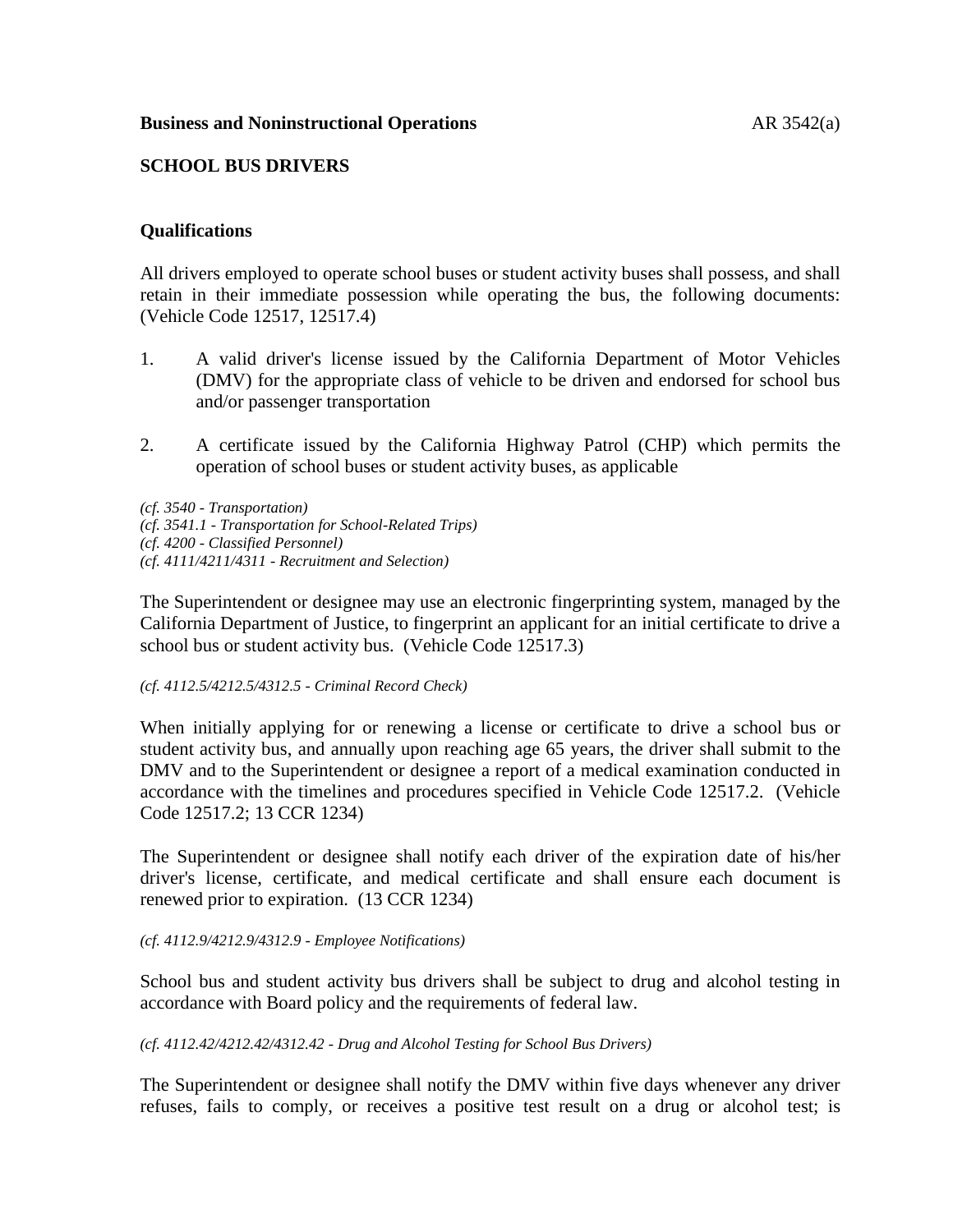dismissed for a cause related to student transportation safety; or is reinstated after being dismissed for a cause related to student transportation safety. (Vehicle Code 1808.8, 13376)

*(cf. 4218 - Dismissal/Suspension/Disciplinary Action)*

## **Training**

In addition to any other training required to obtain or renew the certificate authorizing operation of a school bus or student activity bus, drivers shall receive training which includes, but is not limited to:

- 1. First aid practices deemed necessary for school bus drivers, through a course of instruction that prepares drivers to pass the related DMV examination (Vehicle Code 12522)
- 2. The proper installation of mobile seating devices in the bus securement systems (Education Code 56195.8)
- *(cf. 3541.2 - Transportation for Students with Disabilities)*
- 3. The proper actions to be taken in the event that a school bus is hijacked (Education Code 39831)

To determine any other needs for professional development, the Superintendent or designee shall periodically review accident reports involving district drivers and may seek input from drivers, district and school administrators, students, and/or other stakeholders on desired topics for professional development.

*(cf. 4131 - Staff Development) (cf. 4231 - Staff Development) (cf. 4331 - Staff Development)*

## **Authority**

Students transported in a school bus or student activity bus shall be under the authority of, and responsible directly to, the driver of the bus. The driver shall be held responsible for the orderly conduct of the students while they are on the bus or being escorted across a street, highway, or road. (5 CCR 14103)

*(cf. 5131.1 - Bus Conduct)*

The driver shall have the authority to discontinue the operation of a school bus or student activity bus whenever he/she determines that it is unsafe to continue.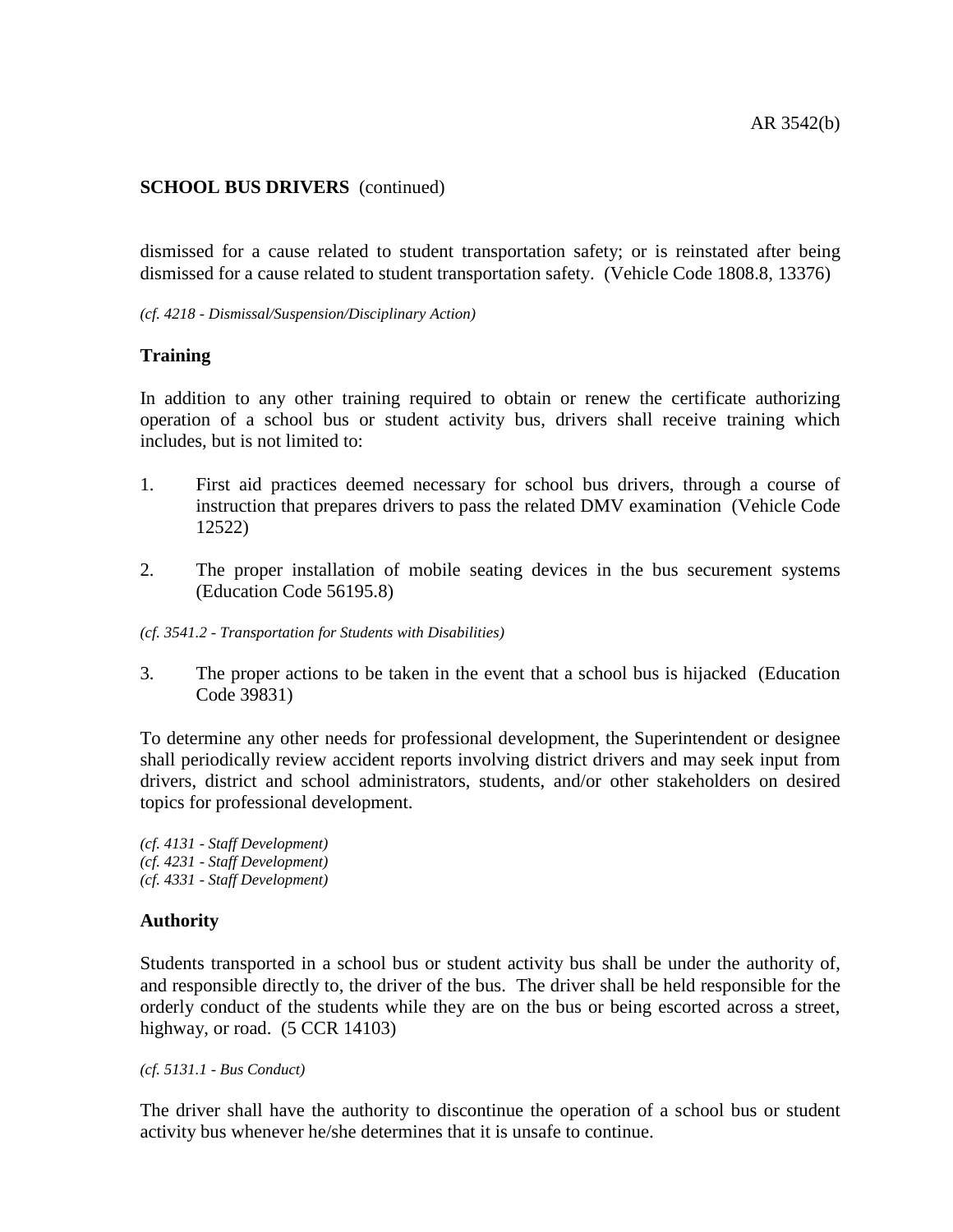*(cf. 3516.5 - Emergency Schedules) (cf. 3543 - Transportation Safety and Emergencies)*

This regulation and AR 5131.1 - Bus Conduct shall be made available to parents/guardians, students, teachers, and other interested parties. (5 CCR 14103)

#### **Responsibilities**

The driver's primary responsibility is to safely transport students to and from school and school activities. He/she shall follow procedures contained in district plans and regulations pertaining to transportation safety.

The driver shall stop to load or unload students only at school bus stops designated by the Superintendent or designee, or authorized by the Superintendent or designee for school activity trips. (Vehicle Code 22112)

*(cf. 3541 - Transportation Routes and Services)*

The driver shall activate the amber warning light system, flashing red signal lights, and stop arm signal and shall escort students in accordance with Vehicle Code 22112.

The driver shall not require any student to leave the bus en route between home and school or other destinations. (5 CCR 14103)

The driver shall not drive a school bus or student activity bus while using a wireless telephone or using a wireless communications device for text-based communication, except when otherwise authorized by law and AR 3543 - Transportation Safety and Emergencies.

The driver shall report the following to the Superintendent or designee:

- 1. The condition of the bus at the completion of each work day (13 CCR 1215)
- 2. His/her duty status for each 24-hour period, including, but not limited to, the number of hours on and off duty (13 CCR 1213)
- 3. Any traffic accident involving the bus (13 CCR 1219)

In addition to notifying the Superintendent or designee, the driver shall immediately notify the CHP of any traffic accident and, if the bus is operated under contract, his/her employer. (13 CCR 1219)

4. Traffic violations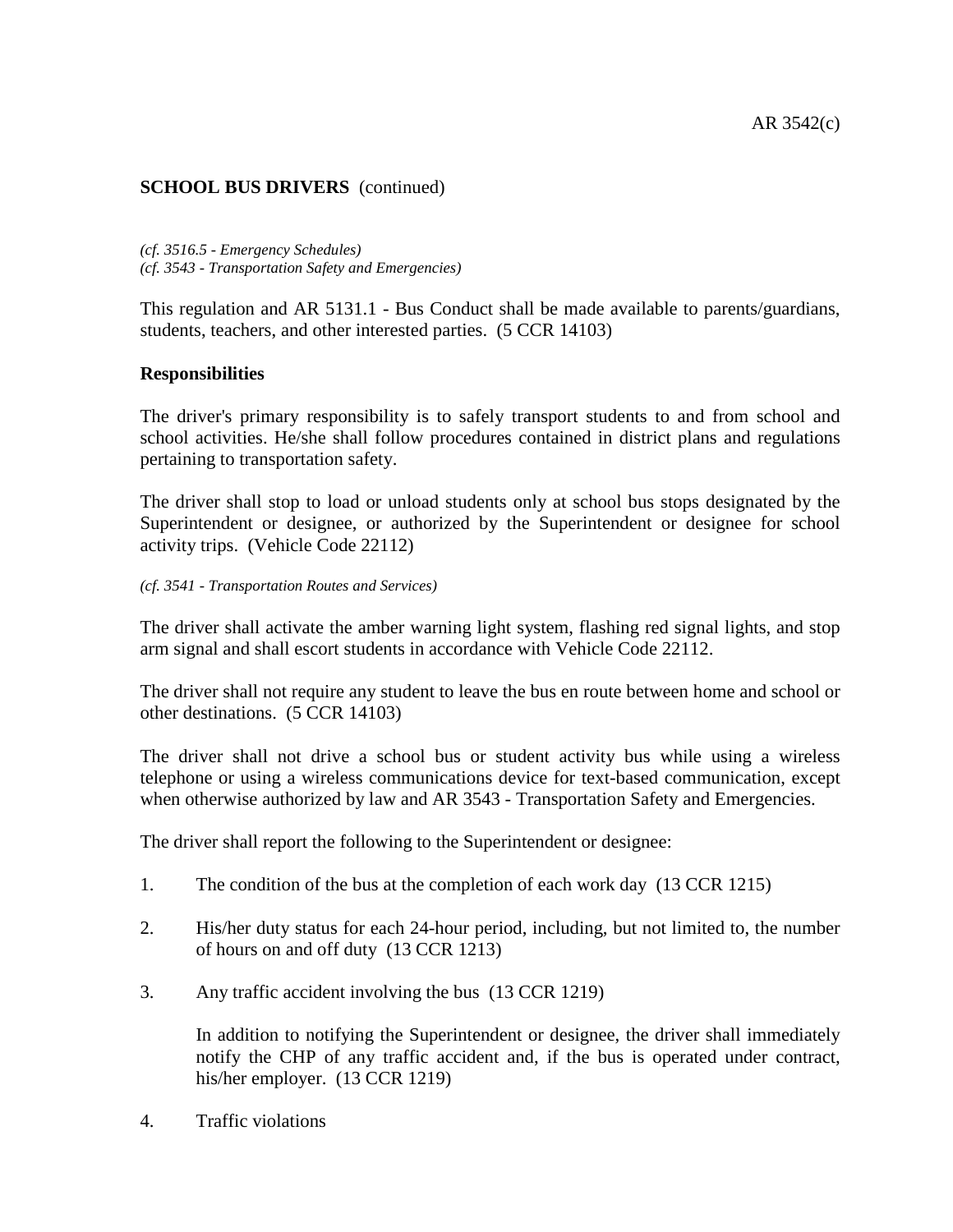## AR 3542(d)

# **SCHOOL BUS DRIVERS** (continued)

- 5. Consistently late school dismissals which cause transportation delays
- 6. Overload runs
- 7. Recurring and serious student misbehavior
- 8. Parent/guardian and student complaints

#### **Vehicle Idling**

The driver of a school bus or student activity bus shall: (13 CCR 2480)

- 1. Turn off the bus engine upon stopping at a school or within 100 feet of a school and not restart the engine more than 30 seconds before beginning to depart
- 2. Not cause or allow the bus to idle at any location greater than 100 feet from a school for more than five consecutive minutes or for an aggregated period of more than five minutes in any one hour

#### *(cf. 3514 - Environmental Safety)*

However, vehicle idling may be allowed under limited conditions, including, but not limited to, occasions when idling is necessary to: (13 CCR 2480)

- 1. Stop for an official traffic control signal or device, for traffic conditions under which the driver has no control, or at the direction of law enforcement
- 2. Ascertain that the bus is in safe operating condition and properly equipped
- 3. Operate equipment designed to safely load, unload, or transport students with disabilities
- 4. Operate a heater, air conditioner, defroster, or other equipment as necessary to ensure the safety or health of passengers
- 5. Cool down a turbo-charged diesel engine before turning off the engine
- 6. Recharge a battery or other energy storage unit of a hybrid electric bus or vehicle

The Superintendent or designee shall notify all drivers, upon employment and at least once per year thereafter, of the requirements specified above and the potential legal and employment consequences of failure to comply. All complaints of noncompliance shall be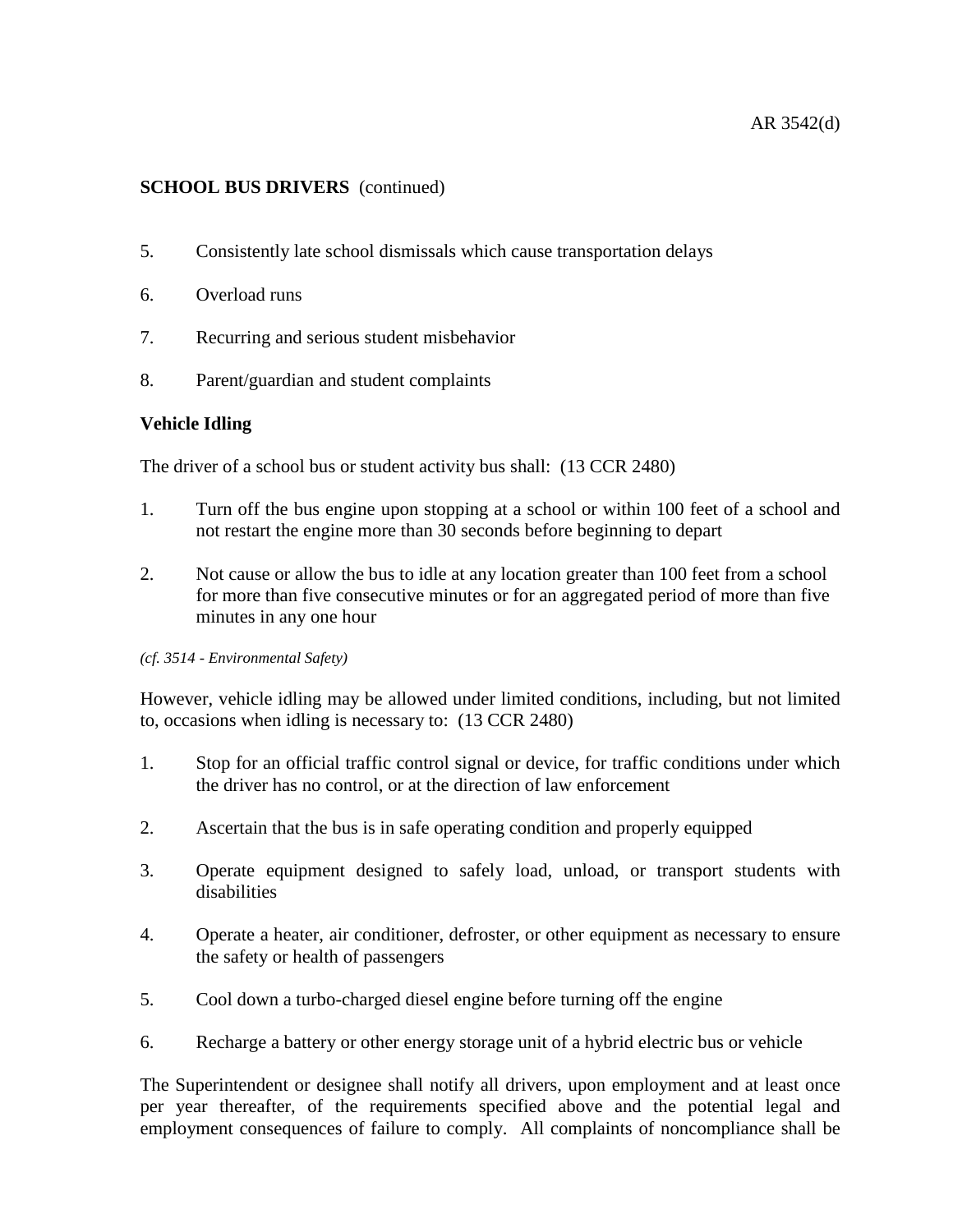reviewed and remedial action taken as necessary. The Superintendent or designee shall retain records of the training and of any complaints and enforcement actions for at least three years. (13 CCR 2480)

## **Reports**

The Superintendent or designee shall retain records of: (13 CCR 1234)

- 1. Each driver's duty status and supporting documents provided pursuant to 13 CCR 1201 and 1213. Such records shall be retained for six months and made available to the CHP upon request.
- 2. The different types of vehicles and vehicle combinations each driver has demonstrated capability to operate.
- 3. Records of each driver's license, certificate, medical certificate, first aid certificate, and training as specified in 13 CCR 1234.
- 4. Daily vehicle inspection reports prepared by drivers pursuant to 13 CCR 1215.

*(cf. 3580 - District Records)*

*Legal Reference: (see next page)*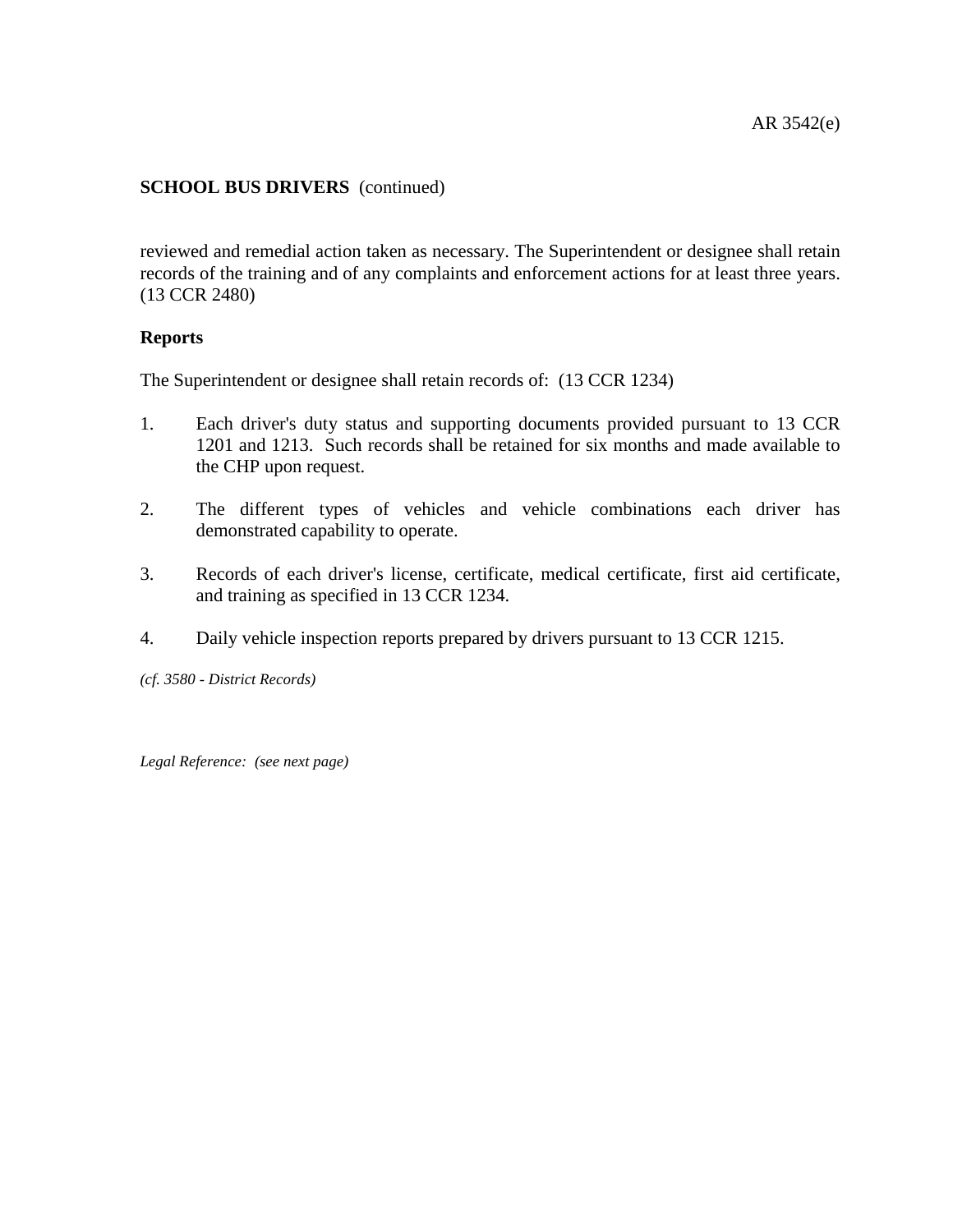#### *Legal Reference:*

*EDUCATION CODE 39800.5 Qualifications of driver of 15-passenger van 39830-39842 School buses 40080-40090.5 Training required to obtain or renew bus driver certificate 45125.1 Criminal background checks for contractors 56195.8 Training in installation of mobile seating devices HEALTH AND SAFETY CODE 39640-39642 Vehicle idling, penalties PENAL CODE 241.3 Assault against school bus driver 243.3 Battery against school bus driver VEHICLE CODE 415 Definition of motor vehicle 545 Definition of school bus 546 Definition of student activity bus 1808.8 Dismissal for safety-related cause 2570-2574 Contracts with private school bus contractors 12516-12517.4 Certification requirements 12522 First aid training for school bus drivers 13370-13371 Suspension or revocation of bus driver certificate 13376 Driver certificates; revocation or suspension; sex offense prosecution 22112 School bus signals; roadway crossings 23123-23125 Prohibitions against use of wireless telephone and text communications while driving; exceptions 25257-25257.7 School bus equipment 34501.6 School buses; reduced visibility CODE OF REGULATIONS, TITLE 5 14103 Authority of the driver 14104 School bus driver instructor CODE OF REGULATIONS, TITLE 13 1200-1202.2 Motor carrier safety 1212-1228 School bus driver requirements 1234 Reports regarding school buses and bus drivers 2480 Vehicle idling CODE OF FEDERAL REGULATIONS, TITLE 49 40.1-40.413 Transportation drug and alcohol testing programs 382.101-382.605 Controlled substance and alcohol use and testing 571.222 Federal motor vehicle safety standard #222*

*Management Resources:*

*DEPARTMENT OF MOTOR VEHICLES PUBLICATIONS California Commercial Driver Handbook NATIONAL HIGHWAY TRAFFIC SAFETY ADMINISTRATION PUBLICATIONS School Bus Driver In-Service Safety Series, October 2011*

*Management Resources continued: (see next page)*